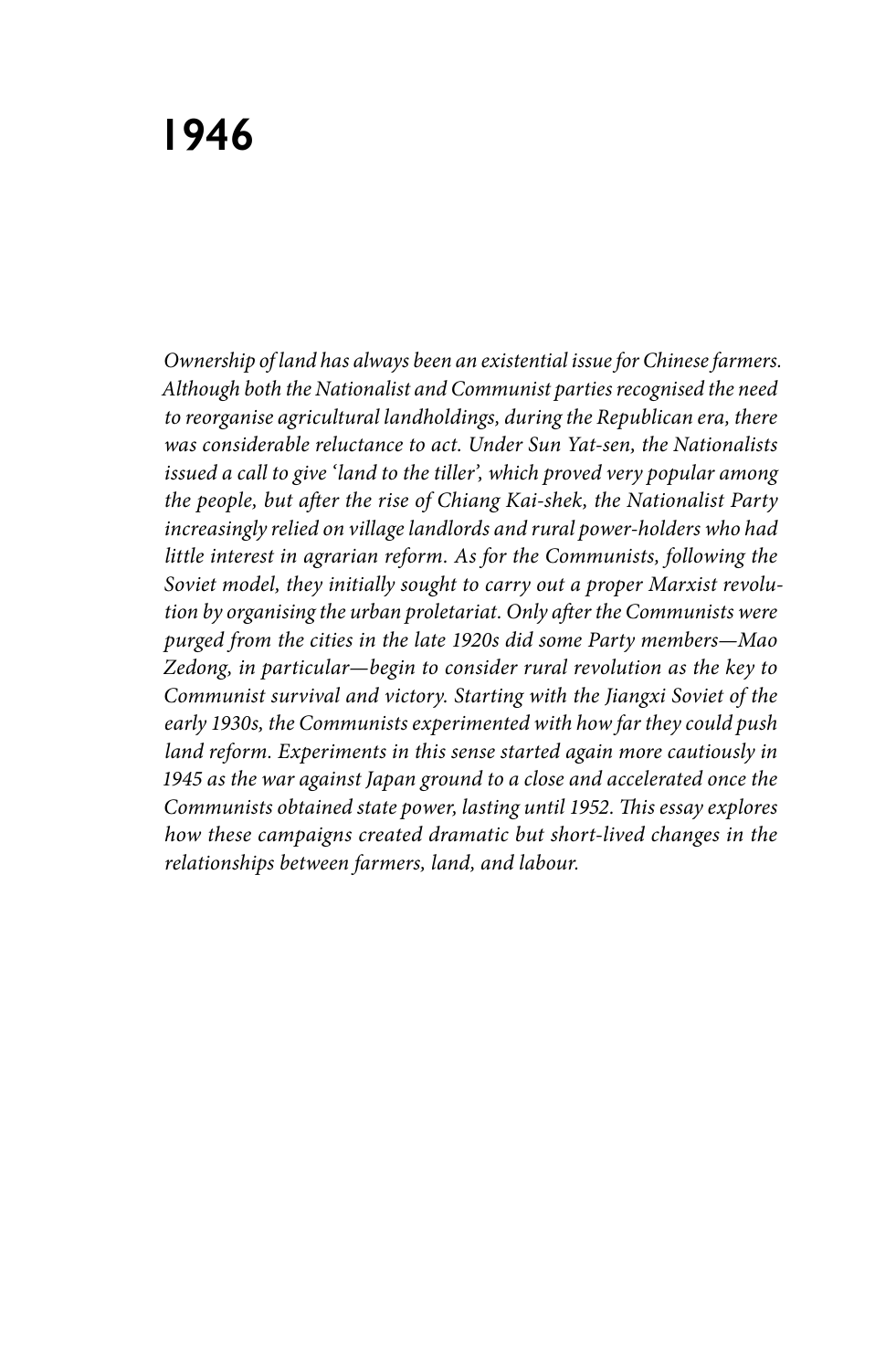## **Production in Revolution: Agricultural and Political Labour during Land Reform**

Brian DEMARE

n the late summer of 1946, only a few months after the official launch<br>of land reform (土地改革), the Chinese Communist Party's promo-<br>tion of the successes of the Bureau Work Team (分局工作组) began<br>in expression or creanised by n the late summer of 1946, only a few months after the official launch of land reform (土地改革), the Chinese Communist Party's promoin earnest. Organised by the Central China Bureau, the Bureau Work Team boasted leaders with impeccable revolutionary credentials. Team leaders, instructed to experiment with redistributing land from wealthy villagers to their poor neighbours, possessed decades of experience in carrying out rural revolution. One of them, a poor peasant woman hailing from Guangdong Province, had joined Peng Pai's peasant movement in the 1920s (see Day's essay in the present volume) before surviving the Party's famed Long March (1934–35). After carrying out land reform in E'qian village, Jiangsu Province, the team's approach to rural revolution was heralded as a model for future campaigns. In a glowing account of the Bureau Work Team's time in E'qian, a top Party leader praised the team for mobilising the village masses to attack not just landlords, who typically did not personally take part in agricultural production, but also well-off farmers.<sup>1</sup>

These farmers, classified as 'rich peasants' (富农) by the Work Team, regularly engaged in agricultural production; they were, by definition, hardworking labourers. But their relative wealth allowed them to rent out their excess lands or hire agricultural workers. So while these rich peasants were among the most productive farmers in E'qian, the Bureau Work Team treated them as little more than parasites, full of tricks (投机取巧), and ready to hog (独吞) any and all property. By organising the village poor, who were said to have nothing to lose and everything to gain (不怕损失), to attack E'qian's rich peasants and confiscate their property, the Central China Bureau declared that the Work Team had discovered the key to rural revolution.2 E'qian was only a single village, but the message from this model work team reverberated throughout the Chinese countryside for a half-dozen years: revolutionary activism,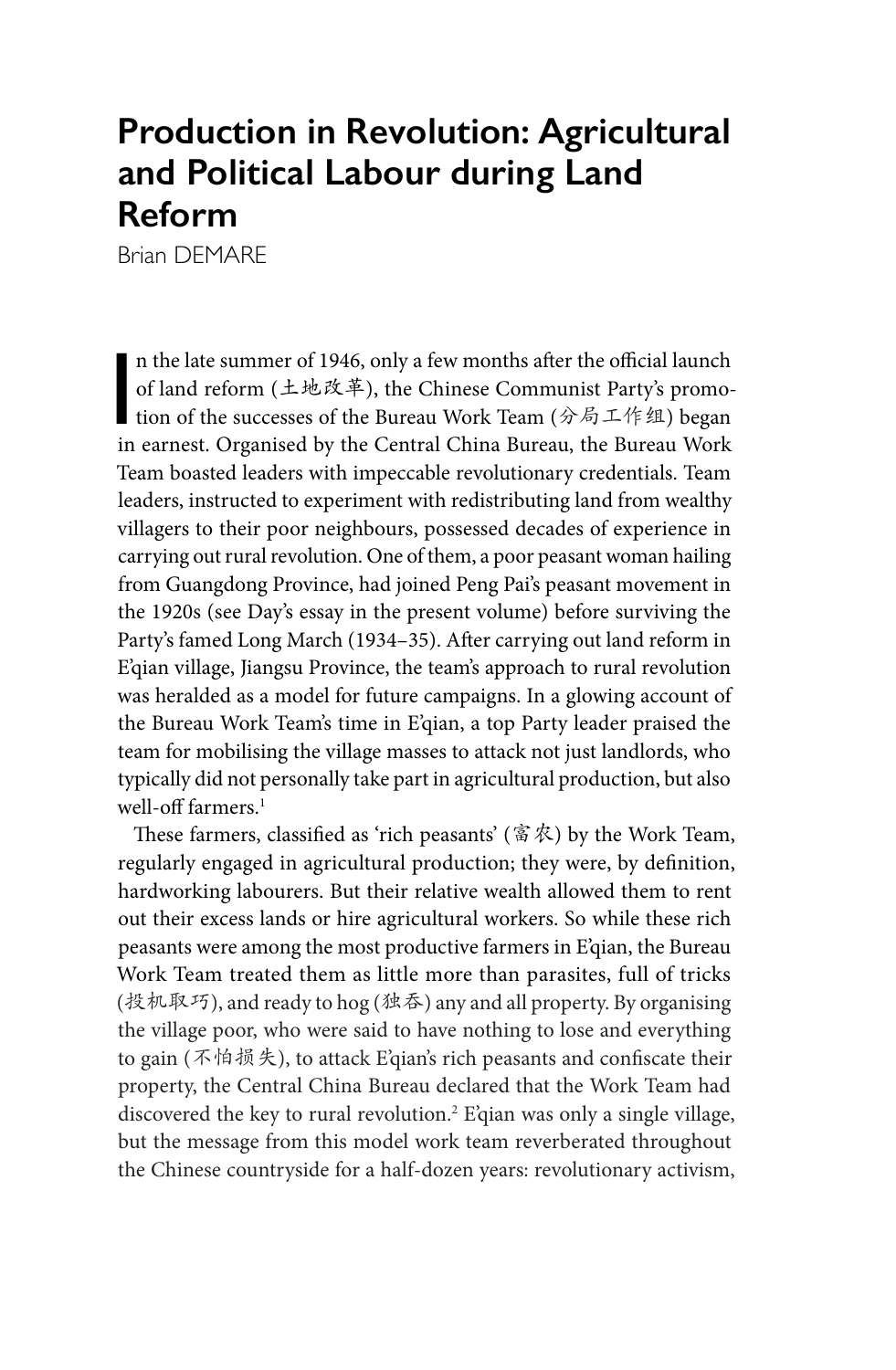often violent and always divisive, came before the practical concerns of agricultural production.

### Redefining Rural Labour

The period of land reform, the most formative years of the Maoist rural revolution, created dramatic but largely short-lived changes in the relationship between farmers, land, and labour. These transformations began in 1945 as the war against Japan ground to a close, kicking into high gear with the release of the May Fourth Directive in 1946.<sup>3</sup> This document launched the Party's first land reform campaigns—massive events designed to fundamentally alter all aspects of rural life, including the ownership of land. These campaigns, which did not come to a close until 1952, were carried out in an endlessly diverse countryside against an always changing political backdrop. At the start of land reform, the Communists were locked in a life-and-death battle against their Nationalist rivals. By the end of the campaigns, Communist Party leaders were in the final stages of cementing their hold over the newly established People's Republic of China (PRC). Most of the changes to rural labour that land reform wrought were short-lived due to the subsequent implementation of collectivised farming. But the land reform classification scheme—theoretically predicated on a family's relationship with land and labour—endured even after collectivisation. The Maoist class system became a defining characteristic of China until the reform era.

Maoist theories of rural classes, based on the exploitation of labour in the countryside, were unheard of when they arrived in Chinese villages; previously rural labour was understood in practical rather than in abstract or theoretical terms. While not discounting the possibilities of serious complications from weather and human factors, there existed in rural China an obvious relationship between labour and the household economy. Through agricultural production, farming families had the opportunity to earn profits, which could be reinvested, most often in the purchase of more and better land. It was thus not unreasonable for villagers to dream of gaining wealth through labour, often with the goal of not having to work the land themselves but renting their fields to tenants or hiring labourers.

Party reports framed the rural rental and hiring systems in terms of inequality and exploitation, emphasising how a small number of landlords permanently controlled large tracts of land.<sup>4</sup> In the vast Chinese countryside, there were indeed many instances of fabulously wealthy landlords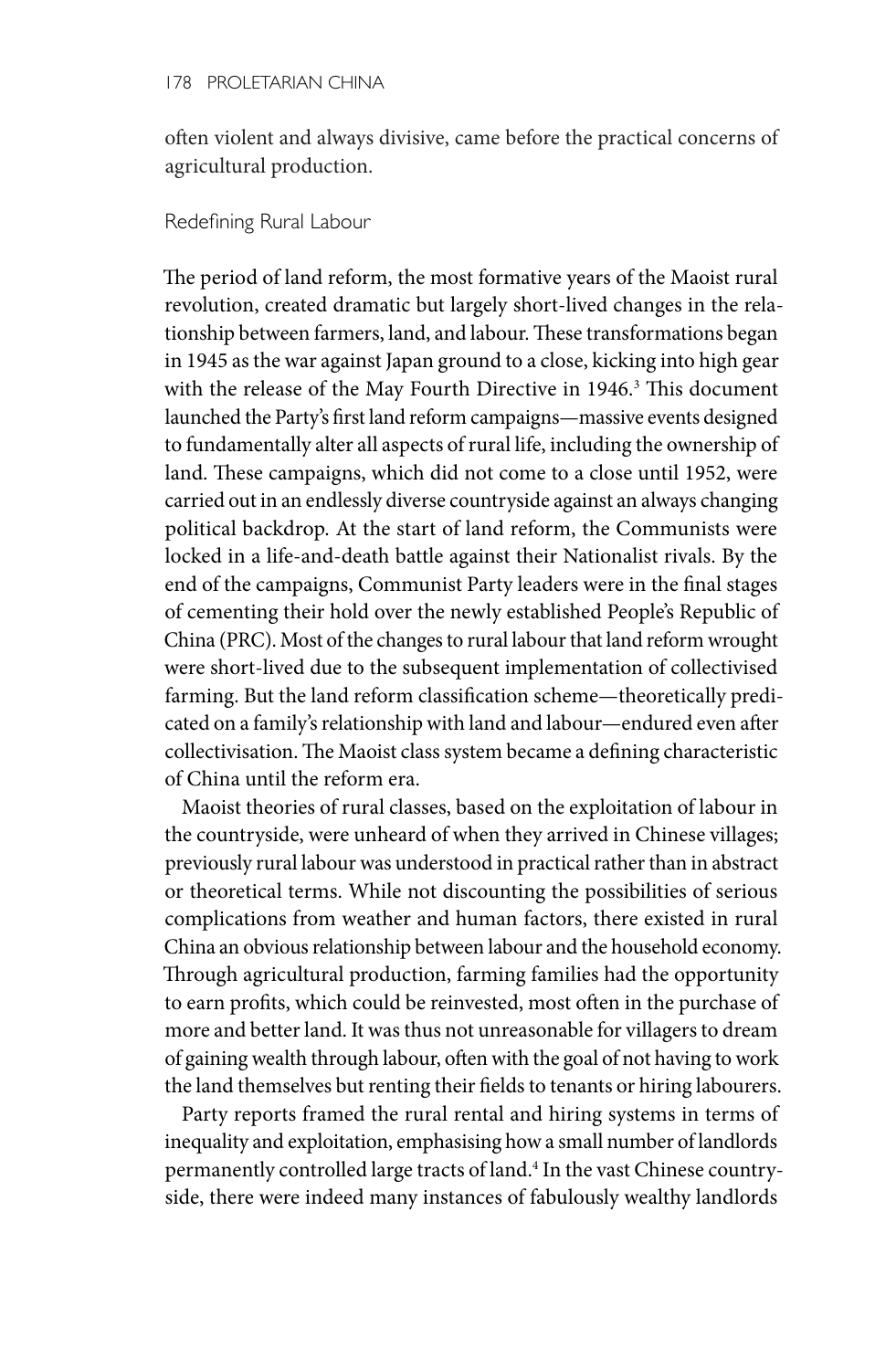1946 / 179

living extravagant lives. The Party used such examples to promote the idea that landlords, parasitically living off the labour of their tenants and workers, were immoral and worthy of denunciation if not direct verbal and physical abuse. Intellectuals visiting the countryside on behalf of the Party, meanwhile, went to great lengths to provide theoretical justification for the argument that it was impossible for poor peasants to prosper under the old regime. The feudal nature of the countryside, they reasoned, ensured the eternal prosperity of the landlord class at the expense of the rural poor. Villagers, however, had good reason to doubt such theoretical assertions. As Xiaojia Hou has argued, there was no clear relationship between landholding and wealth: renters might even be more prosperous than landholders.5 The long-accepted tradition of partible inheritance among sons, moreover, made maintaining a large estate for multiple generations inherently difficult. The result was a fluid rural social order in which labour was essential for survival and offered the possibility of prosperity.

#### A Tectonic Shift

The arrival of land reform work teams, dispatched by the Communist Party to remake the countryside, turned this rural order and its assumptions about labour upside down. Changes to landholding patterns were, by definition, among the most fundamental of the campaign's many aims. The accumulation of wealth, including the ownership of excess land—long a bedrock of economic security—was now labelled as nothing more than a form of exploitation. Not having adequate access to land—once an existential crisis for Chinese farmers—now offered a path to prosperity through revolutionary activism. Labour, particularly one's relationship to land and agricultural production, stood at the centre of this tectonic shift.

Under the careful guidance of visiting land reform work teams, villagers were taught to rethink their labour, as well as the labour of their neighbours, through the lens of exploitation. The Party released a host of guidelines and policy documents to help work teams and local cadres determine class status, emphasising the centrality of calculating the ways in which some villagers exploited the labour of others. Those who rented out land or hired farmworkers were given the loathsome labels of landlord or rich peasant; those who were not involved in any serious exploitation of labour were cast as middle peasants; farmers who were tenants or hired out their labour, finally, were declared poor peasants or hired hands. During the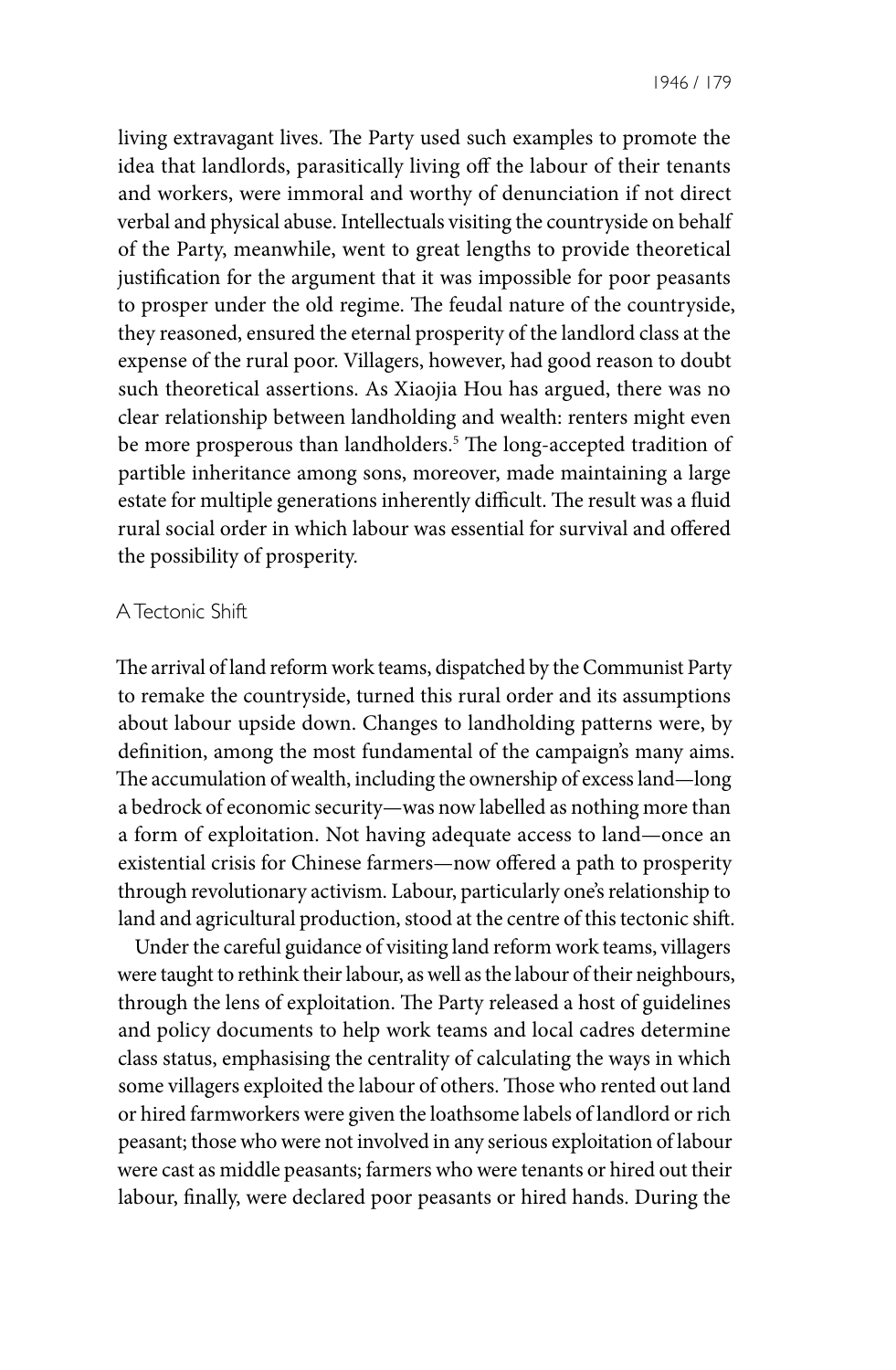process of class division, better-off families took great pains to emphasise their own labour in hopes of receiving a more favourable class label.6 All members of rural society, from landlords to the landless, were best served by calling attention to their poverty in hopes of keeping their property, and perhaps gaining greater distributions from their wealthier neighbours.<sup>7</sup> In the process of class determination, two critical stress points emerged, both involving labour. First, how much labour could a middle peasant exploit without being classed as a rich peasant? Second, what to do with rich peasants who farmed their own land while also exploiting others by renting out extra fields or hiring workers? In both cases, the theoretical assumptions underlying these questions were pushed aside in the search for greater wealth to distribute to the rural poor.

In theory, work teams dispatched by the Party teamed with local cadres to determine class status by calculating the amount of income families earned by exploiting the labour of their neighbours. In practice, however, other concerns crept into the process of class determination. Most notably, poor activists pushed for greater gains from fields that wealthier peasants were farming themselves. Early land reform directives were highly contradictory—on one hand, instructing cadres that the lands personally farmed by rich peasants, including land they farmed with the help of hired labour, should not be touched.8 Yet as early as 1946 the Central China Bureau, while noting that no more than 10 percent of households should lose land, also allowed cadres to take the lands rich peasants personally farmed if these fields were needed to satisfy the needs of poor peasants.<sup>9</sup>

This directive foreshadowed a troubling trend of encroaching on the wealth generated by the non-exploitative labour of Chinese farmers. By 1947, for example, the East China Bureau began warning against the continued existence of a 'rich peasant line' (富农路线). According to this report, compiled one year after the start of land reform, landlords still had excess and good land.10 And because cadres had not confiscated any rich peasant land, many poor peasants and hired hands did not have enough land. For Party leaders in the East China Bureau, past land reform policy had erred in taking care of landlords and especially rich peasants before considering the needs of their poorer neighbours. As a result, work teams and local cadres were instructed to settle accounts with landlords, giving them a share of property only after taking care of poor peasants and hired hands. In a major blow to hardworking farmers, the Party now approved the confiscation of the lands rich peasants farmed themselves to make up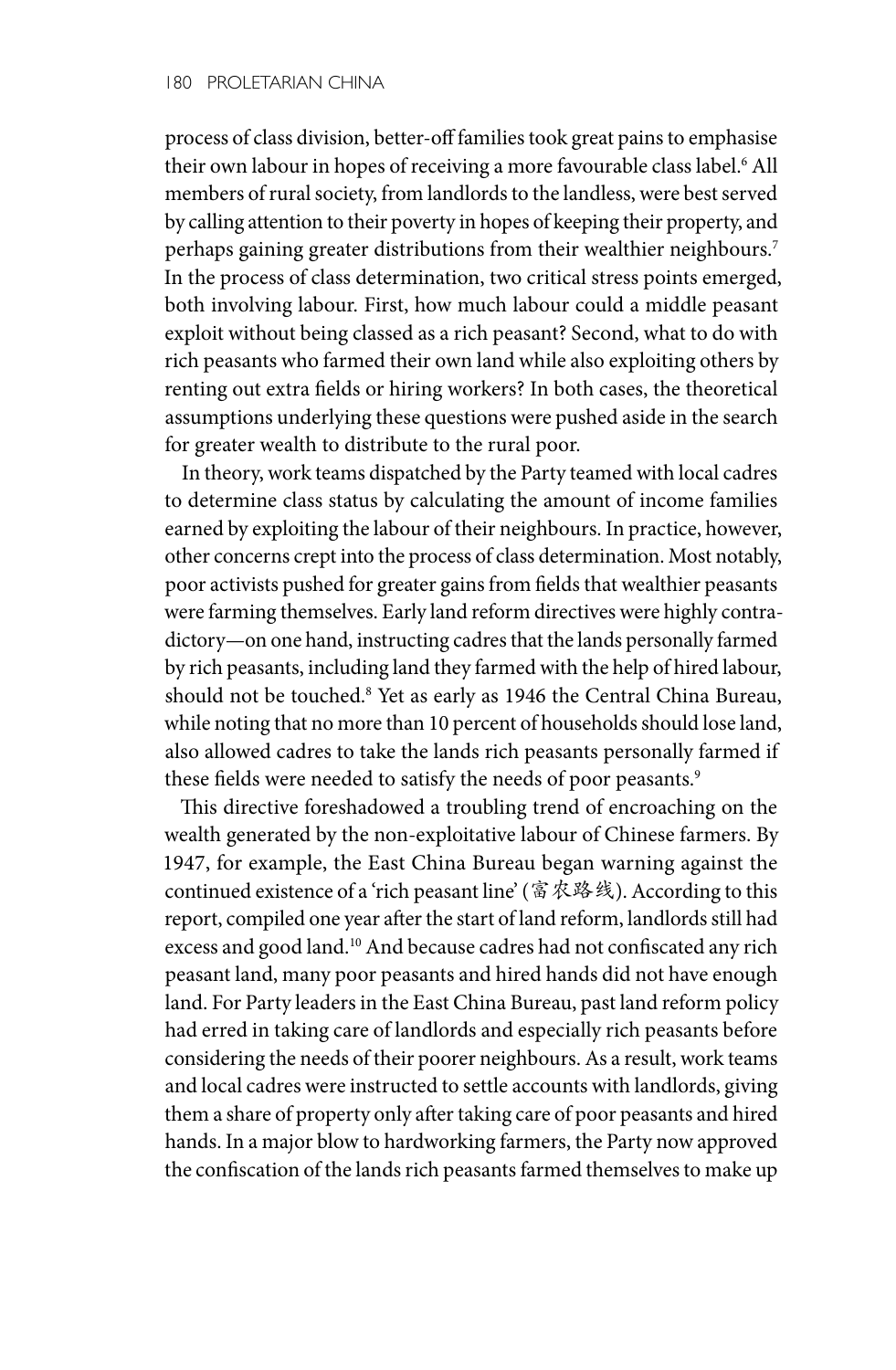for past exploitation.<sup>11</sup> A push to equalise landholdings, meanwhile, made the property of middle peasants another attractive target for activists.

#### Political Labour in the Countryside

The radical turn towards egalitarianism in land reform in 1947 firmly established a new form of work in the countryside: political labour. Now, instead of the endless drudgery of agricultural production, villagers could receive material rewards through revolutionary activism—most importantly, struggling against their neighbours for property and hidden wealth. The choice between agricultural production and political activism represented a major contradiction in the Maoist rural revolution. As historian Fangchun Li has demonstrated in his study of land reform in northern China, although the Party presented production  $(\pm \vec{r})$  and liberation (翻身) as compatible, if not perfectly harmonious, in reality, attempts to stress rural liberation invariably damaged agricultural production.<sup>12</sup>

During the first land reform campaigns in 1946, the Party had pushed back against the tendency of poor activists to attack wealthier neighbours to the detriment of agricultural production. Early land reform directives, for example, stressed limiting struggle to keep production going. For most landlords, 'struggle' (斗争) was to be confined to open discussion to facilitate the transfer of land; only the most obstinate of landlords were to be subject to confrontational attacks.13 But as early as the autumn of 1946, poor peasant activists were moving against not only rich peasants, but also middle peasants. As the Central China Bureau warned, this threatened the agricultural production of middle peasants, which was essential to the rural economy.<sup>14</sup> As one report from the Taihang base area made clear, while rich peasants exploited the labour of hired hands, the result of this exploitation was a high level of agricultural production.<sup>15</sup> Targeting these rich peasants could only damage the local economy.

Yet land reform directives continued to suggest that agricultural and political labour could coexist without friction. In the summer of 1947, for example, a report from the Northeast instructed work teams and local cadres to combine struggle with production. But the nature of the struggle proposed by the report—a campaign of 'digging out treasures' (挖财宝) to end peasant poverty—was exactly the sort of political labour that wreaked havoc on agricultural production.16 During this and similar land reform campaigns, which went by a variety of colourful names,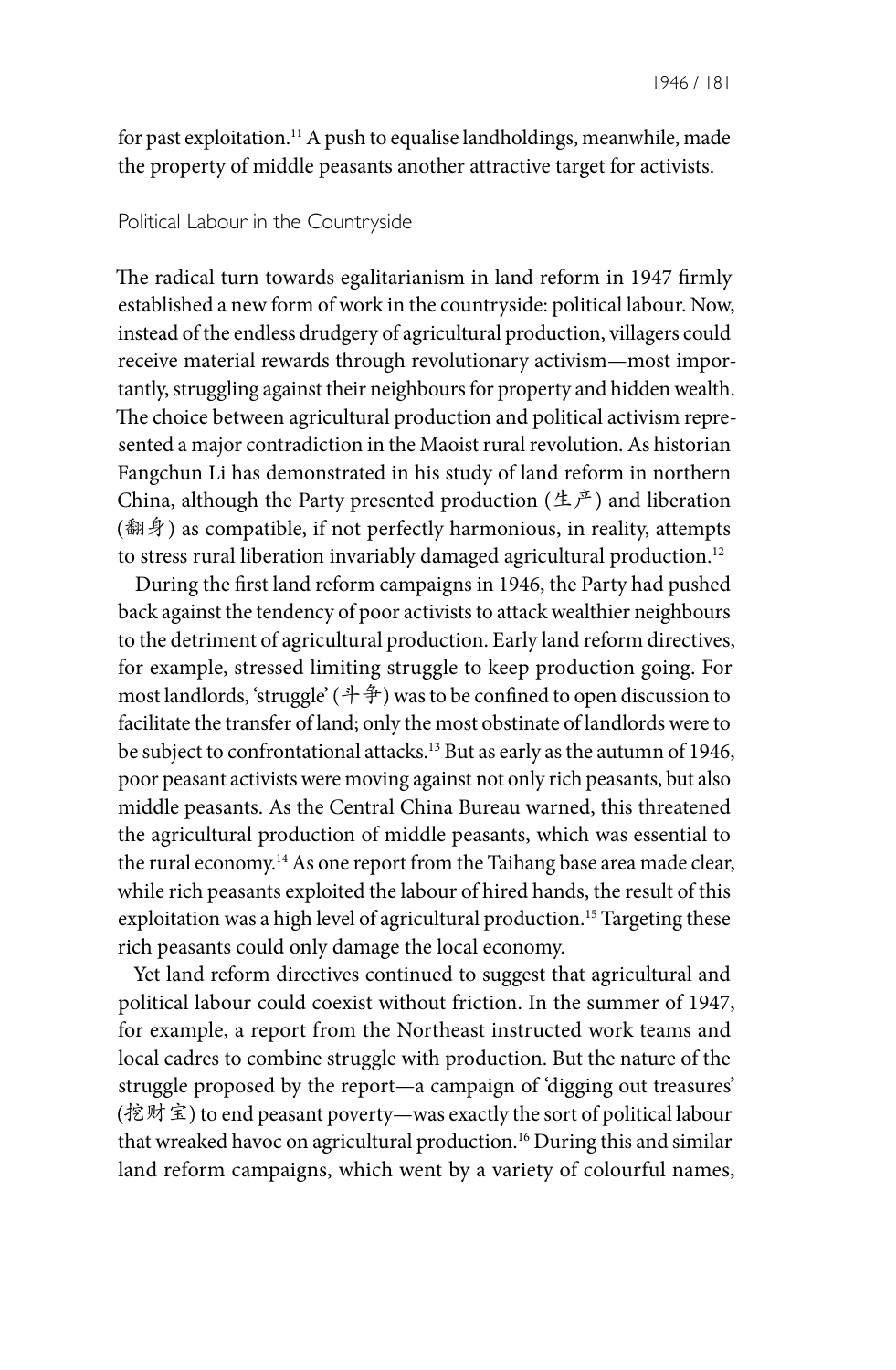#### 182 PROLETARIAN CHINA

peasant activists tortured and killed class enemies in search of hidden wealth. Because these class enemies invariably included rich and middle peasants, agricultural production suffered mightily. Later campaigns, especially those launched following the establishment of the PRC in 1949, attempted to limit violent struggle for economic gain, in no small part to promote agricultural production. But throughout the many years of land reform, villagers tended to approach rural revolution with economic gains in mind.17

#### Legacies

The impact of the Party's successive land reform campaigns on agricultural production was incredibly diverse, but one common trend was an initial reluctance to commit to farm work due to fears of future redistributions. Xi Zhongxun, one of the Party's most important leaders in the Northwest Bureau, raised this issue in early campaigns in a letter to Mao Zedong. Xi, now better known as the father of Xi Jinping, noted the plight of hardworking peasants after land reform: now hailed as labour heroes due to their hard work, they might find themselves attacked by neighbours jealous of their excess grain.<sup>18</sup> Many of those who remained poor in the aftermath of land reform, meanwhile, were lazy or gamblers, not to be trusted with leadership positions. According to Xi, the prospect of future redistributions brought fear of prosperity to the countryside. However, once villagers felt land reform was truly complete, the traditional belief in the value of labour returned. Thus, many Party reports emphasised how land reform fuelled agricultural production. One such report, penned by future Minister of Agriculture and eventual Cultural Revolution victim Liao Luyan, stressed how peasants, now owners of land and agricultural tools, were eager to produce.<sup>19</sup> The flipside of this belief also returned: a strong disdain for those who were considered lazy or simply bad at farming, including many new to the harsh realities of rural labour.<sup>20</sup>

In the aftermath of land reform, new labour practices offered the possibility of redefining China's rural classes. Taking part in labour after the close of the campaigns, for example, offered a path for class enemies to join with the peasant masses. This started with punishing criminal landlords with forced labour (劳役); minor offences such as selling or hiding property might receive a one-year sentence, while major crimes such as spreading rumours or handing out bribes could fetch up to five years of forced labour. Such punishments, however, were designed to be